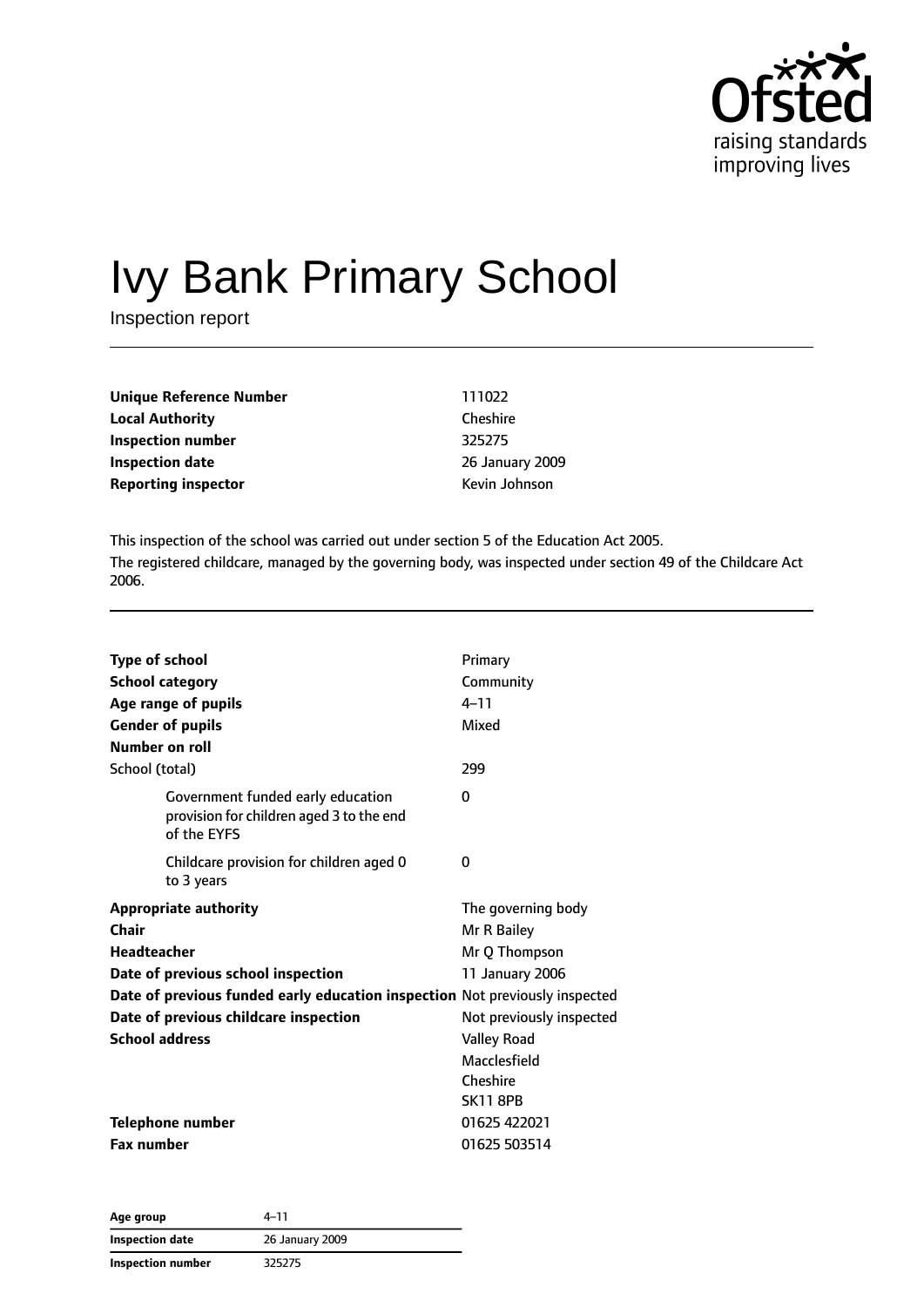.

<sup>©</sup> Crown copyright 2009

Website: www.ofsted.gov.uk

This document may be reproduced in whole or in part for non-commercial educational purposes, provided that the information quoted is reproduced without adaptation and the source and date of publication are stated.

Further copies of this report are obtainable from the school. Under the Education Act 2005, the school must provide a copy of this report free of charge to certain categories of people. A charge not exceeding the full cost of reproduction may be made for any other copies supplied.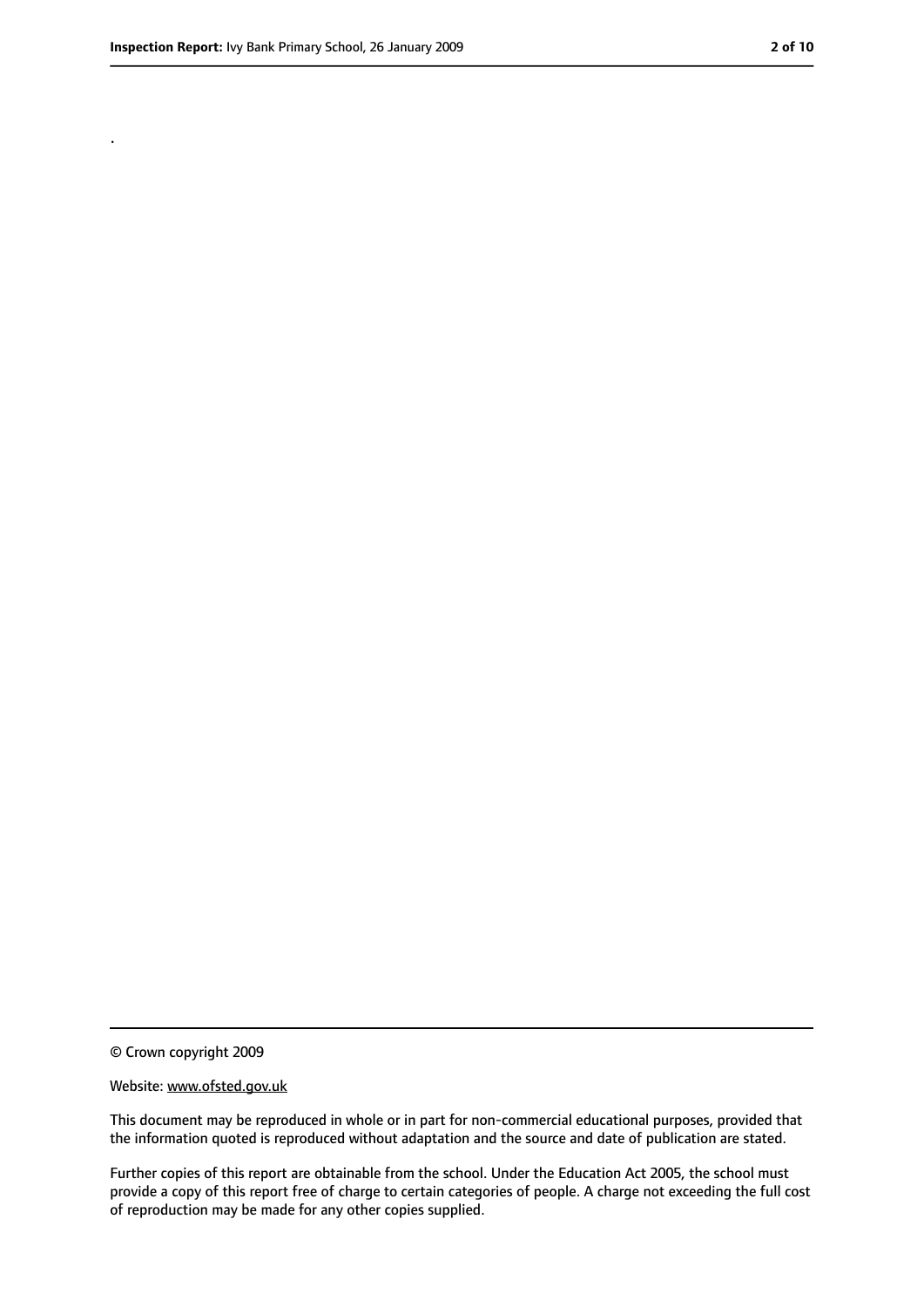## **Introduction**

The inspection was carried out by two Additional Inspectors. The inspectors evaluated the overall effectiveness of the school and investigated the following issues: standards reached by pupils and the progress they make; provision for children in the Early Years Foundation Stage (EYFS); the quality of teaching and learning; and leadership and management of the school. Evidence was gathered from the school's self-evaluation, national published assessment data and the school's own assessments, observation of the school at work, discussion with staff, pupils and governors and the parents' questionnaires. Other aspects of the school were not investigated in detail, but the inspectors found no evidence to suggest that the school's own assessments, as given in the self-evaluation, were not justified, and these have been included where appropriate in the report.

#### **Description of the school**

This is a larger than average sized school. Almost all pupils are White British. The proportion of pupils known to be eligible for free school meals is lower than average.

There is specially funded provision for pupils with complex and moderate learning difficulties. At the time of the inspection, 21 pupils were receiving this specially resourced provision. The proportion of pupils in the school overall with learning difficulties and/or disabilities is lower than average. A higher proportion of pupils than typically seen, however, have a statement of special educational need.

There is EYFS provision on site for children prior to entering Reception. That provision is funded separately and, although inspected at the same time as the school, receives a separate report. There is also a separately funded breakfast club and after-school care on site and they too are reported separately.

The school has achieved the National Healthy Schools Award and Activemark.

#### **Key for inspection grades**

| Grade 1 | Outstanding  |
|---------|--------------|
| Grade 2 | Good         |
| Grade 3 | Satisfactory |
| Grade 4 | Inadequate   |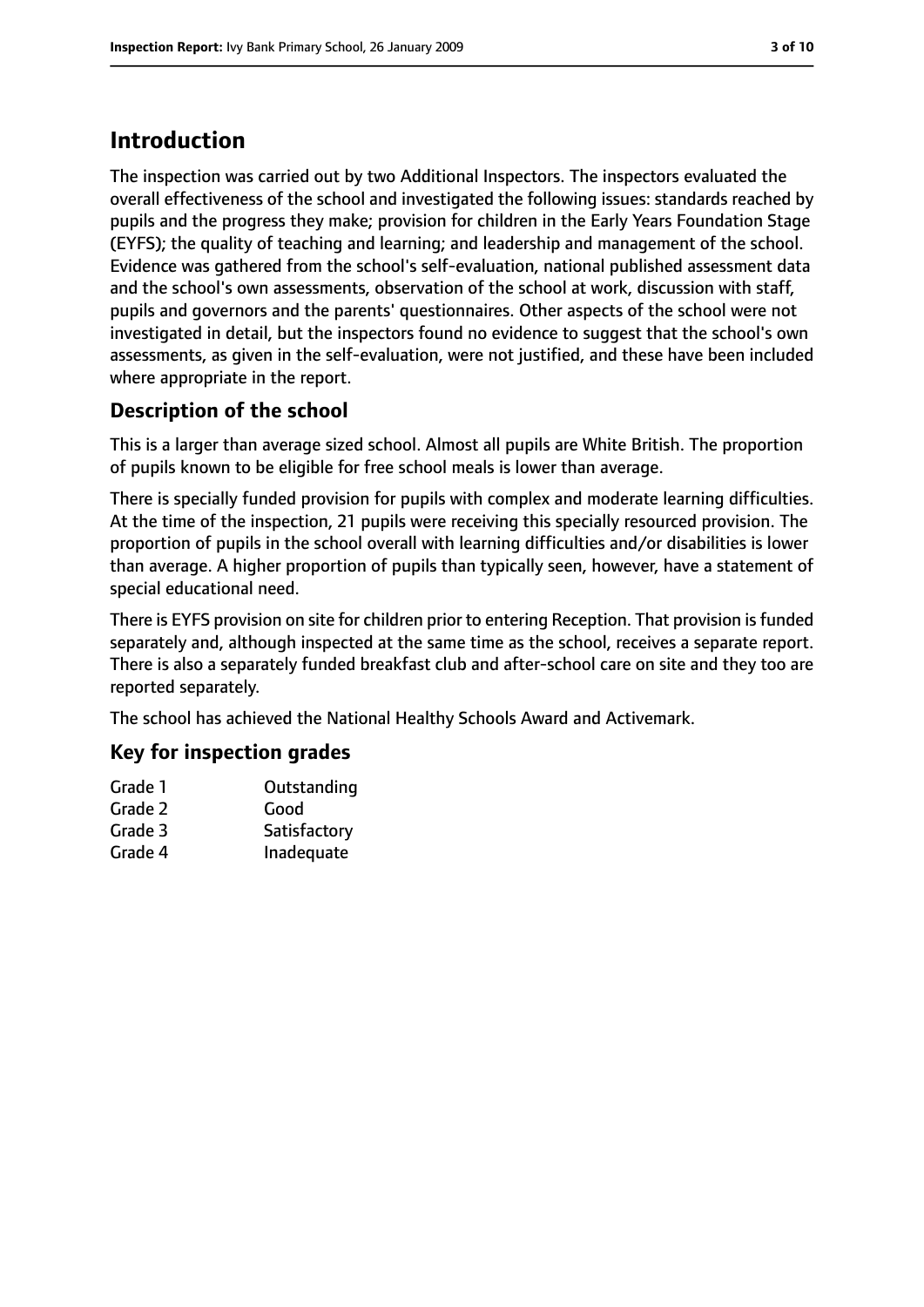### **Overall effectiveness of the school**

#### **Grade: 2**

This is a good school which has outstanding features. Ivy Bank is a school that is close to the hearts of the overwhelming majority of parents and pupils. The quality of care, guidance and support for pupils is outstanding. Policies and procedures for safeguarding pupils fully meet requirements. Parents speak very highly of the support provided for the most vulnerable pupils, particularly those who receive specially resourced provision. Children in the EYFS get off to a good start and, there too, parents comment very positively on how well their children thrive. Pupils are given very clear guidance about the importance of sensible relationships and their personal well-being and safety, including healthy lifestyles. As a result, pupils are extremely confident and self-assured. Their spiritual, moral, social and cultural development is, overall, outstanding. Pupils' attendance is good, their behaviour is excellent and they enjoy their learning immensely, especially the opportunities to use their creative talents in art, dance, music and drama. They are mindful of others and respect social and cultural differences. As well as the generous work pupils do for recognised local charities, Year 6 pupils organise an annual Action Aid week to raise funds for communities overseas.

Pupils gain many of the important life skills they need to be part of a community because of the responsibilities they accept and the attitudes they develop in school. An outstanding example is that of a pupil who followed up a news report about the amount of power consumed through use of a single Internet search. This led to a detailed presentation to the class showing comparisons between the amounts of power used by different Internet search engines making others aware of the demand this places on energy and their responsibility within the global community. Pupils' independence is also developed through their work as school council members and, for example, their caring roles as buddies and guardian angels in the playground. Combined with the good skills they develop in literacy, numeracy, and information and communication technology (ICT), they are prepared well to take on future challenges.

Pupils' achievement is good throughout the school. Standards at both key stages show a rising trend over time but they faltered slightly in the 2008 national tests, mainly in mathematics. To some extent this was because of the school's strong focus on establishing the revised framework for literacy. The school's approach to developing literacy skills across the whole curriculum had a good impact on writing at the end of Year 2. The number of pupils who reached the higher level (Level 3) was double the national average while standards in mathematics were average. Provisional results in English, mathematics and science at the end of Year 6 were broadly average in 2008. Bearing in mind the particularly high proportion of pupils in that cohort with learning difficulties and/or disabilities this was a commendable performance and demonstrates the good progress made by these pupils. However, fewer pupils than expected attained the higher level (Level 5) in these subjects. The school has recognised that this is an area for improvement and is working to ensure that the more able pupils are always sufficiently challenged to enable them to reach higher levels. The school is now applying the successful strategies used in literacy to the framework for mathematics. The impact is already beginning to show in pupils' work, especially in problem solving. School assessments and inspection evidence indicate that current standards in writing and mathematics in Year 2 and Year 6 are above average. Given pupils' lower than expected skills on entry to Reception this represents good achievement. Pupils with learning difficulties and/or disabilities make good progress because they are supported well by skilful teachers who plan for pupils' particular needs well, and carefully check their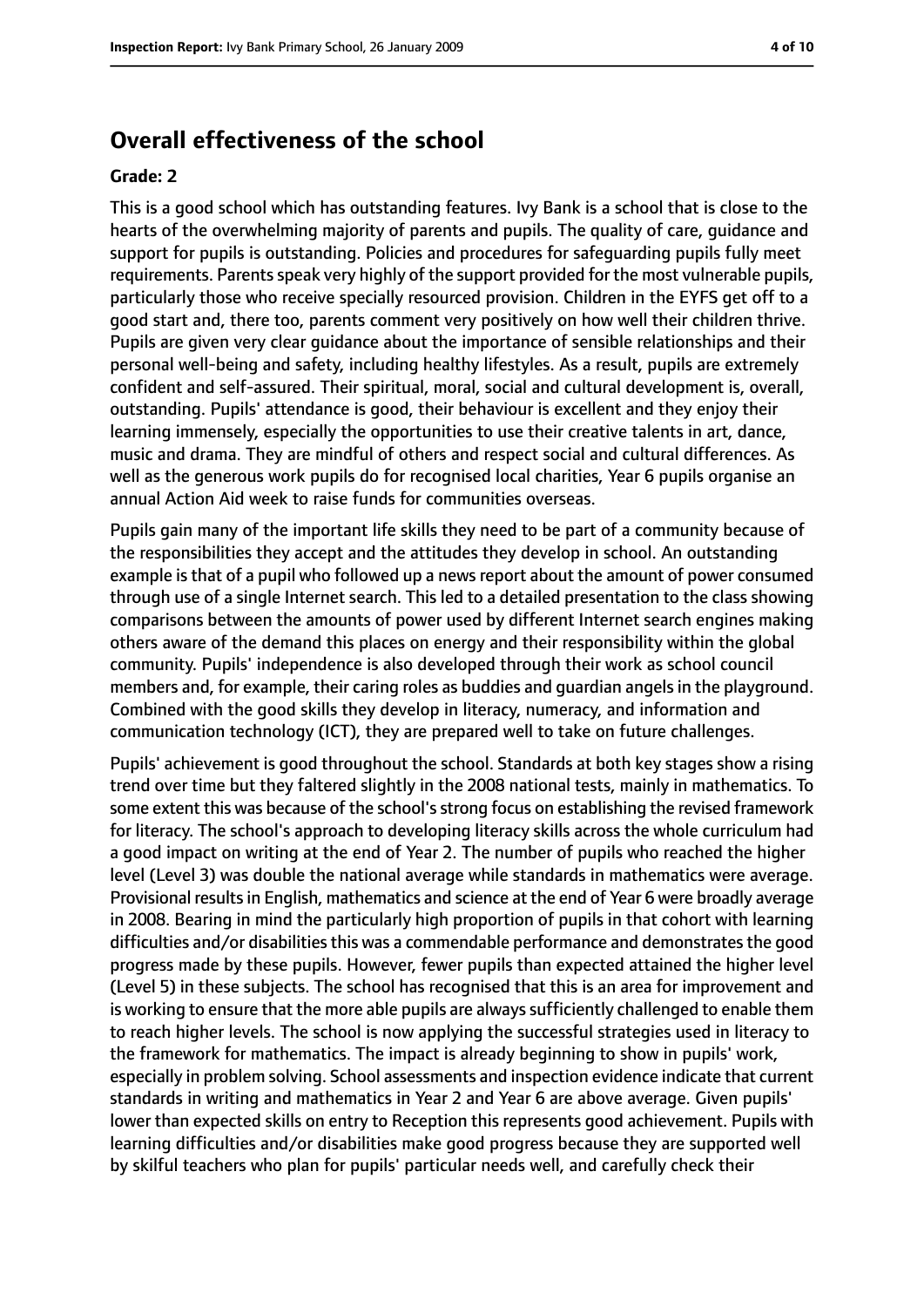step-by-step progress. The very small numbers of pupils from minority ethnic groups make good, and sometimes remarkable, individual progress.

The quality of teaching and learning is consistently good. Pupils acknowledge that teachers always try their best to make lessons interesting and enjoyable and they respond well to challenging work and teachers' high expectations. Good use is made of learning resources, especially the use of ICT, to bring lessons to life. Teachers use questions well to probe pupils' understanding and encourage speaking skills by asking them to explain their thinking. Teaching assistants make a valuable contribution by giving sensitive support to groups and individual pupils in lessons. Teachers' marking is of a very high quality. It focuses sharply on how well pupils meet their learning targets, and consistently points out ways to improve. Pupils also check their work and record their own ideas about what they should do next. There is good pace to learning and good sense of urgency in classrooms because teachers and pupils share the enthusiasm generated by the innovative approaches to the curriculum. Links between subjects have resulted in topic work of outstanding quality about India, for example. ICT is a major feature, with opportunities for media studies and blogging projects in conjunction with the local high school. The range of clubs and visits has also improved enrichment and helped raise the overall quality of the curriculum to outstanding.

Leadership and management of the school are good. The headteacher provides clear direction for the school and is focused strongly on improvement. Since his appointment he has overseen good improvements to the indoor and outdoor learning environments, which have had a huge impact on pupils' personal development, the quality of care and the curriculum. Teaching and standards are improving and the school has a high profile in the community. Senior leaders' roles have been revised recently in order to make management more inclusive. They play an important part in the rigorous monitoring and evaluation of the school's performance but it is too soon to judge the full impact of their work in raising standards, particularly in mathematics. Nevertheless, past records of improvement and accurate self-evaluation indicate good capacity to improve further. Systems for checking pupils' academic progress are very effective and are used well to set challenging targets in order to raise standards further. The school is fully inclusive and effectively promotes the well-being and achievement of all pupils. The school contributes well to community cohesion. There are good links with the local community, for example, through participation in community environmental projects, work with other schools, business links and school performances. The curriculum promotes understanding of different faiths and cultures well. A contribution to this is the annual Global Awareness Week in school during which pupils explore cultural differences and global issues such as pollution. Governors support the school well. They monitor curriculum developments regularly and are quick to hold the school to account, for example, over the dip in mathematics standards. Finances are managed efficiently to ensure good value for money.

#### **Effectiveness of the Early Years Foundation Stage**

#### **Grade: 2**

Provision for children's learning and development in the EYFS is managed well. Their skills are below typical expectations for their age in all areas of learning when they enter Reception. Good teaching and well-planned activities ensure that children make good progress so that by the end of Reception most are working securely within the early learning goals. For example, children's imaginations were really fired up by a letter from Skeley (a plastic skull) to say that he had lost all of his bones. This made some children draw mapsto show where the bones might be. Others discovered some of them buried in the sand pit while others were checked in the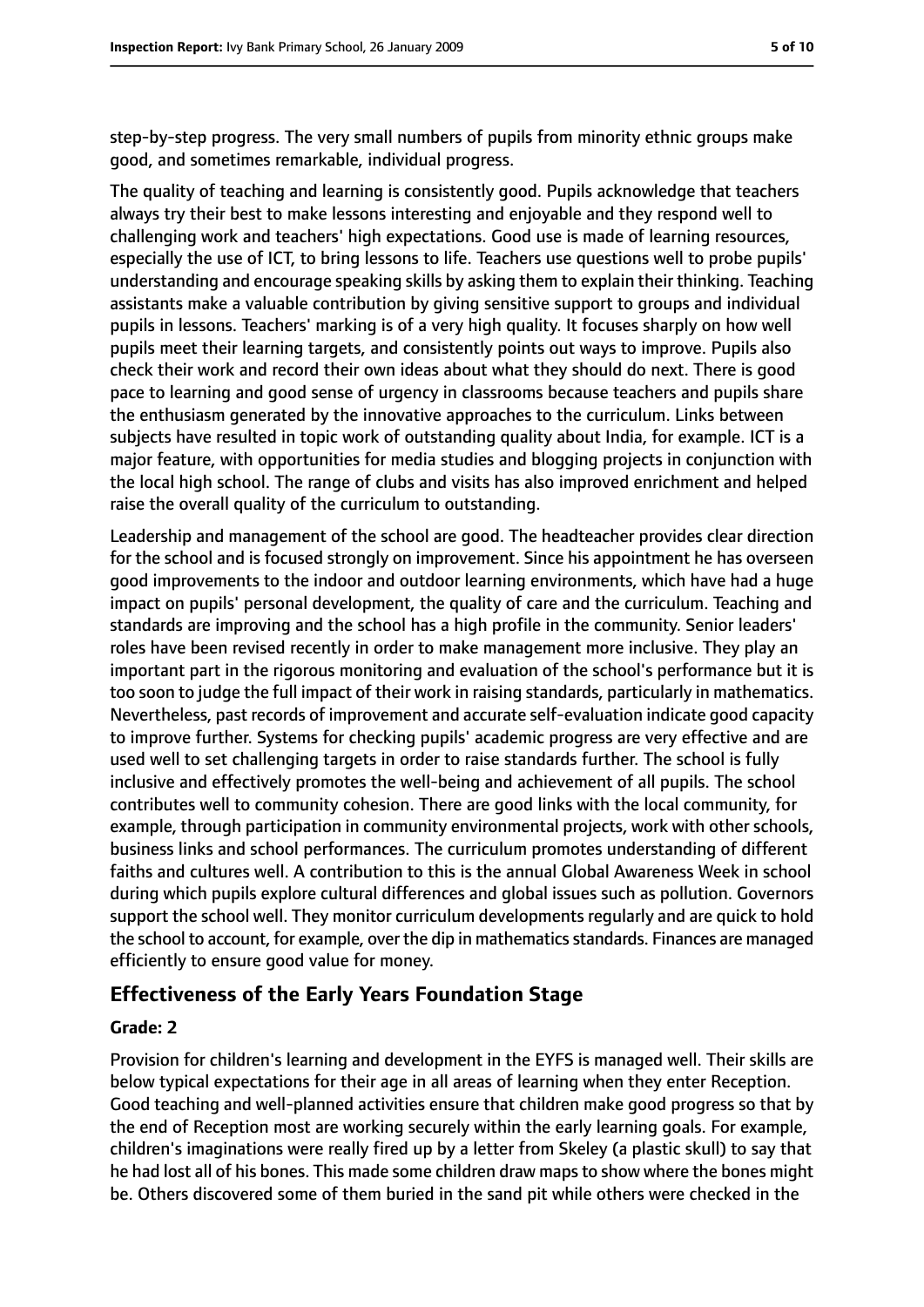'doctors surgery' to make sure all their bones were in place. All of the activities were punctuated by prompts and questions from teachers to make sure language skills were developed alongside children's other learning, both indoors and in the outside classroom. Children's progress in personal, social and emotional development is rapid. This is because of teachers' very high expectation that children will cooperate with others and take some responsibility for their own learning. Consequently, children become confident, curious learners who are willing to share with others and happily engage in activities either independently or with adults. Provision for children's welfare fully meets requirements and is an outstanding aspect of overall provision. Teachers establish excellent relationships with the parents and carers of children designated to their care. Introductions to Reception are managed smoothly and children settle very quickly into a happy, safe environment. All teachers are involved in assessing their children's progress and planning the next steps of their learning.

#### **What the school should do to improve further**

■ Increase the number of pupils who reach the higher levels in English, mathematics and science at the end of Year 6.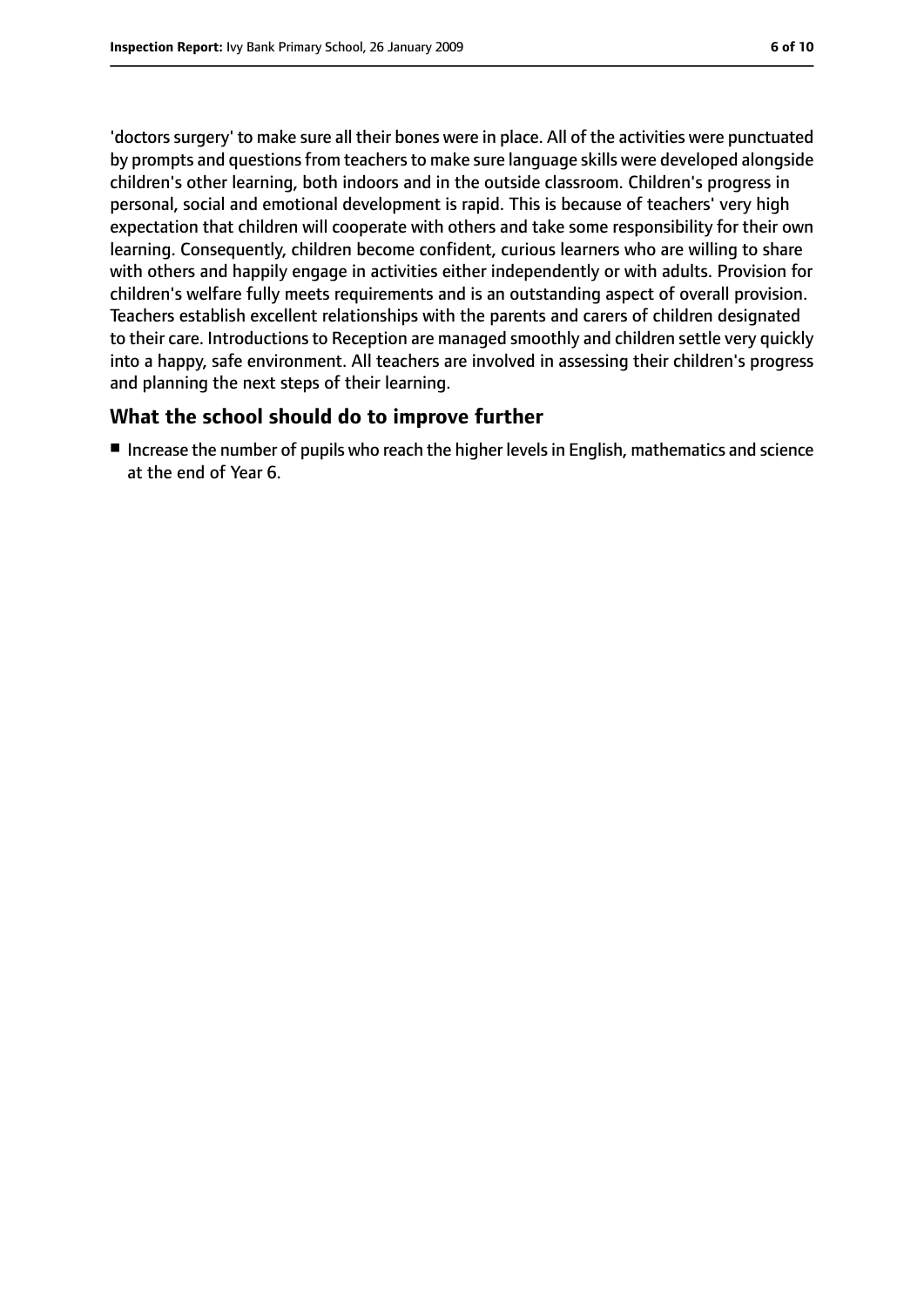**Any complaints about the inspection or the report should be made following the procedures set out in the guidance 'Complaints about school inspection', which is available from Ofsted's website: www.ofsted.gov.uk.**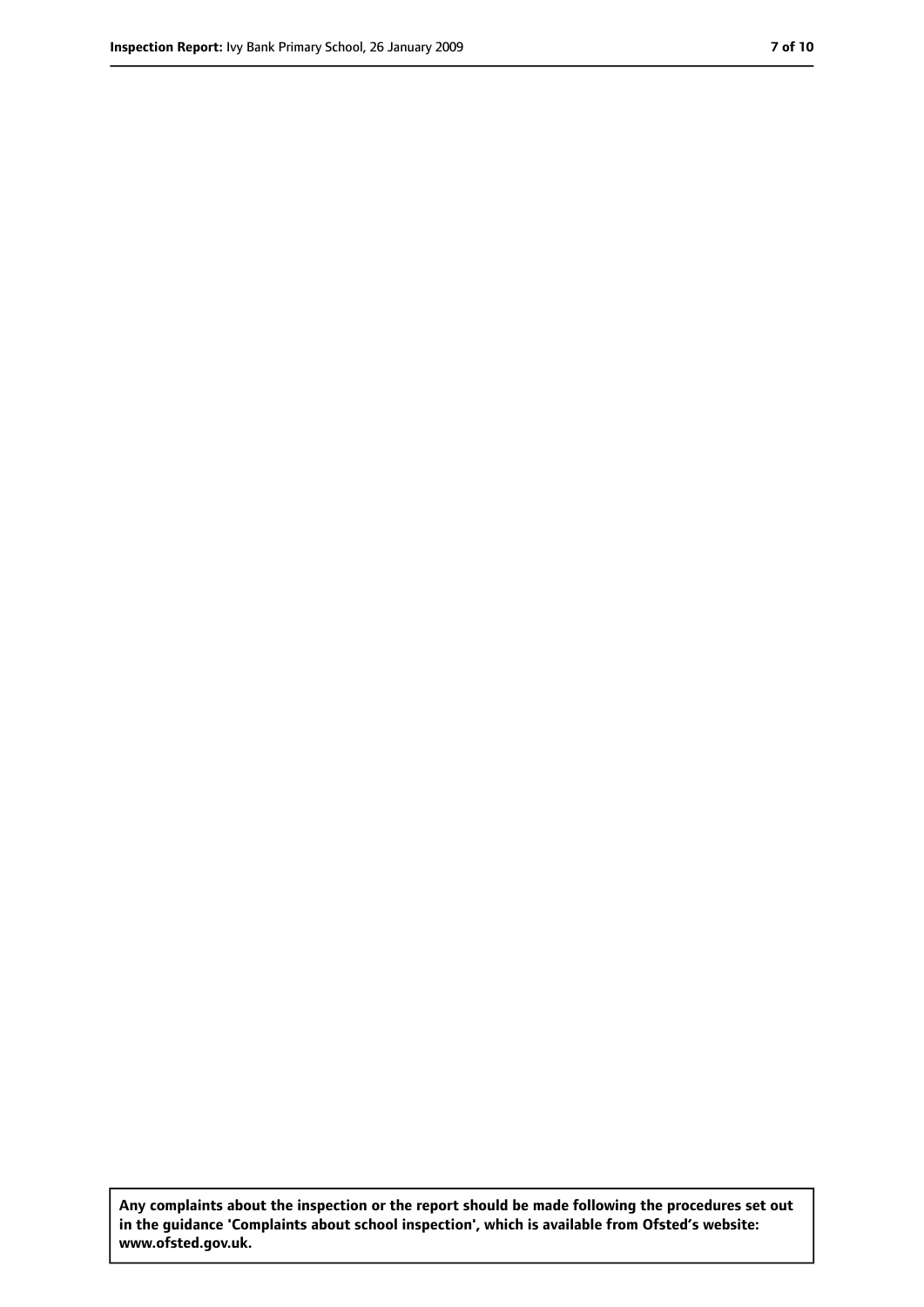# **Inspection judgements**

| Key to judgements: grade 1 is outstanding, grade 2 good, grade 3 satisfactory, and | <b>School</b>  |
|------------------------------------------------------------------------------------|----------------|
| arade 4 inadequate                                                                 | <b>Overall</b> |

#### **Overall effectiveness**

| How effective, efficient and inclusive is the provision of<br>education, integrated care and any extended services in meeting the<br>needs of learners? |     |
|---------------------------------------------------------------------------------------------------------------------------------------------------------|-----|
| Effective steps have been taken to promote improvement since the last<br>inspection                                                                     | Yes |
| How well does the school work in partnership with others to promote learners'<br>well being?                                                            |     |
| The capacity to make any necessary improvements                                                                                                         |     |

## **Effectiveness of the Early Years Foundation Stage**

| How effective is the provision in meeting the needs of children in the<br>l EYFS?            |  |
|----------------------------------------------------------------------------------------------|--|
| How well do children in the EYFS achieve?                                                    |  |
| How good are the overall personal development and well-being of the children<br>in the EYFS? |  |
| How effectively are children in the EYFS helped to learn and develop?                        |  |
| How effectively is the welfare of children in the EYFS promoted?                             |  |
| How effectively is provision in the EYFS led and managed?                                    |  |

#### **Achievement and standards**

| How well do learners achieve?                                                                               |  |
|-------------------------------------------------------------------------------------------------------------|--|
| The standards <sup>1</sup> reached by learners                                                              |  |
| How well learners make progress, taking account of any significant variations<br>between groups of learners |  |
| How well learners with learning difficulties and/or disabilities make progress                              |  |

#### **Annex A**

<sup>&</sup>lt;sup>1</sup>Grade 1 - Exceptionally and consistently high; Grade 2 - Generally above average with none significantly below average; Grade 3 - Broadly average to below average; Grade 4 - Exceptionally low.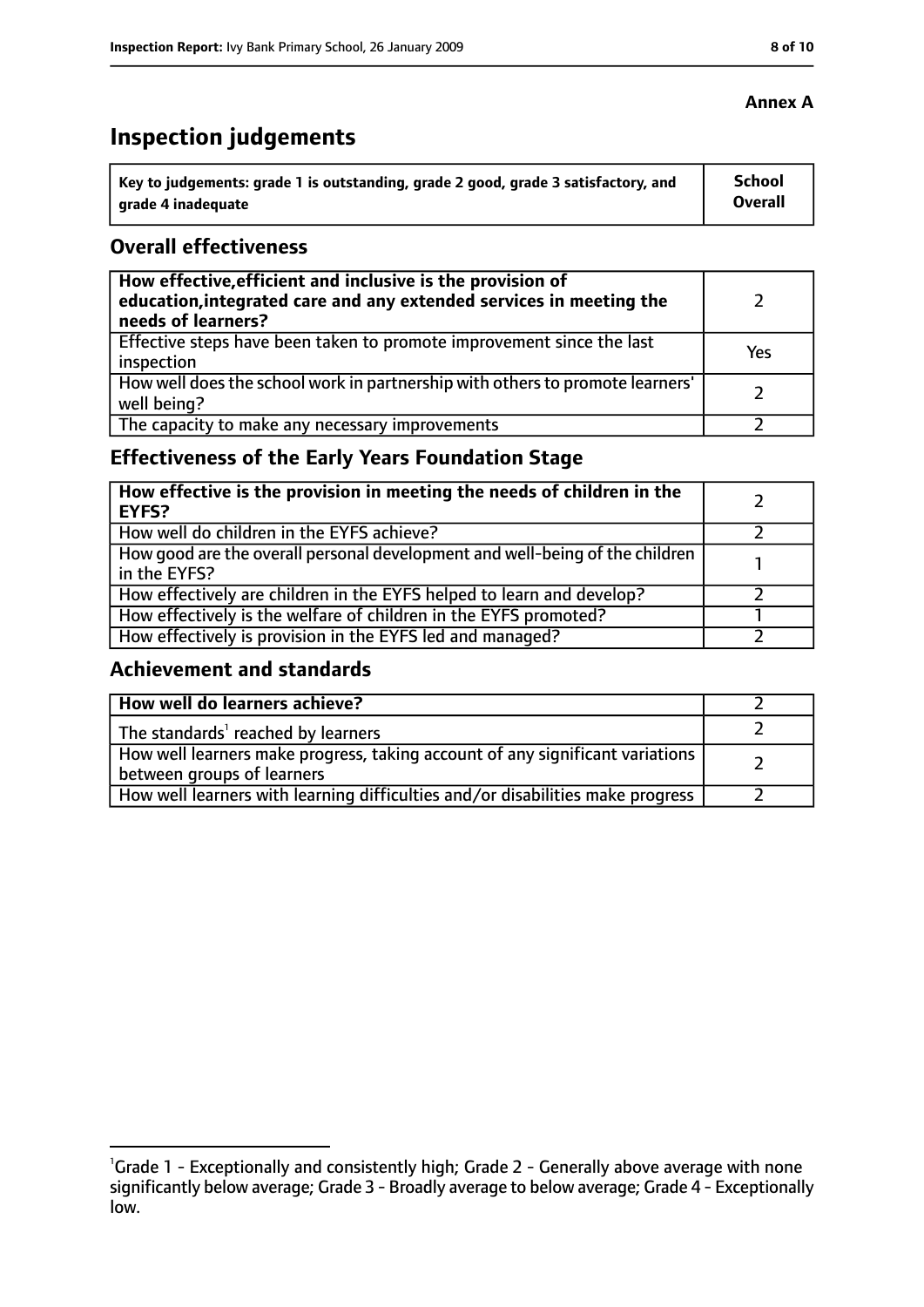## **Personal development and well-being**

| How good are the overall personal development and well-being of the<br>learners?                                 |  |
|------------------------------------------------------------------------------------------------------------------|--|
| The extent of learners' spiritual, moral, social and cultural development                                        |  |
| The extent to which learners adopt healthy lifestyles                                                            |  |
| The extent to which learners adopt safe practices                                                                |  |
| The extent to which learners enjoy their education                                                               |  |
| The attendance of learners                                                                                       |  |
| The behaviour of learners                                                                                        |  |
| The extent to which learners make a positive contribution to the community                                       |  |
| How well learners develop workplace and other skills that will contribute to<br>their future economic well-being |  |

# **The quality of provision**

| How effective are teaching and learning in meeting the full range of<br>learners' needs?              |  |
|-------------------------------------------------------------------------------------------------------|--|
| How well do the curriculum and other activities meet the range of needs and<br>interests of learners? |  |
| How well are learners cared for, quided and supported?                                                |  |

## **Leadership and management**

| How effective are leadership and management in raising achievement<br>and supporting all learners?                                              |           |
|-------------------------------------------------------------------------------------------------------------------------------------------------|-----------|
| How effectively leaders and managers at all levels set clear direction leading<br>to improvement and promote high quality of care and education |           |
| How effectively leaders and managers use challenging targets to raise standards                                                                 | フ         |
| The effectiveness of the school's self-evaluation                                                                                               |           |
| How well equality of opportunity is promoted and discrimination eliminated                                                                      |           |
| How well does the school contribute to community cohesion?                                                                                      |           |
| How effectively and efficiently resources, including staff, are deployed to<br>achieve value for money                                          |           |
| The extent to which governors and other supervisory boards discharge their<br>responsibilities                                                  |           |
| Do procedures for safequarding learners meet current government<br>requirements?                                                                | Yes       |
| Does this school require special measures?                                                                                                      | <b>No</b> |
| Does this school require a notice to improve?                                                                                                   | No        |